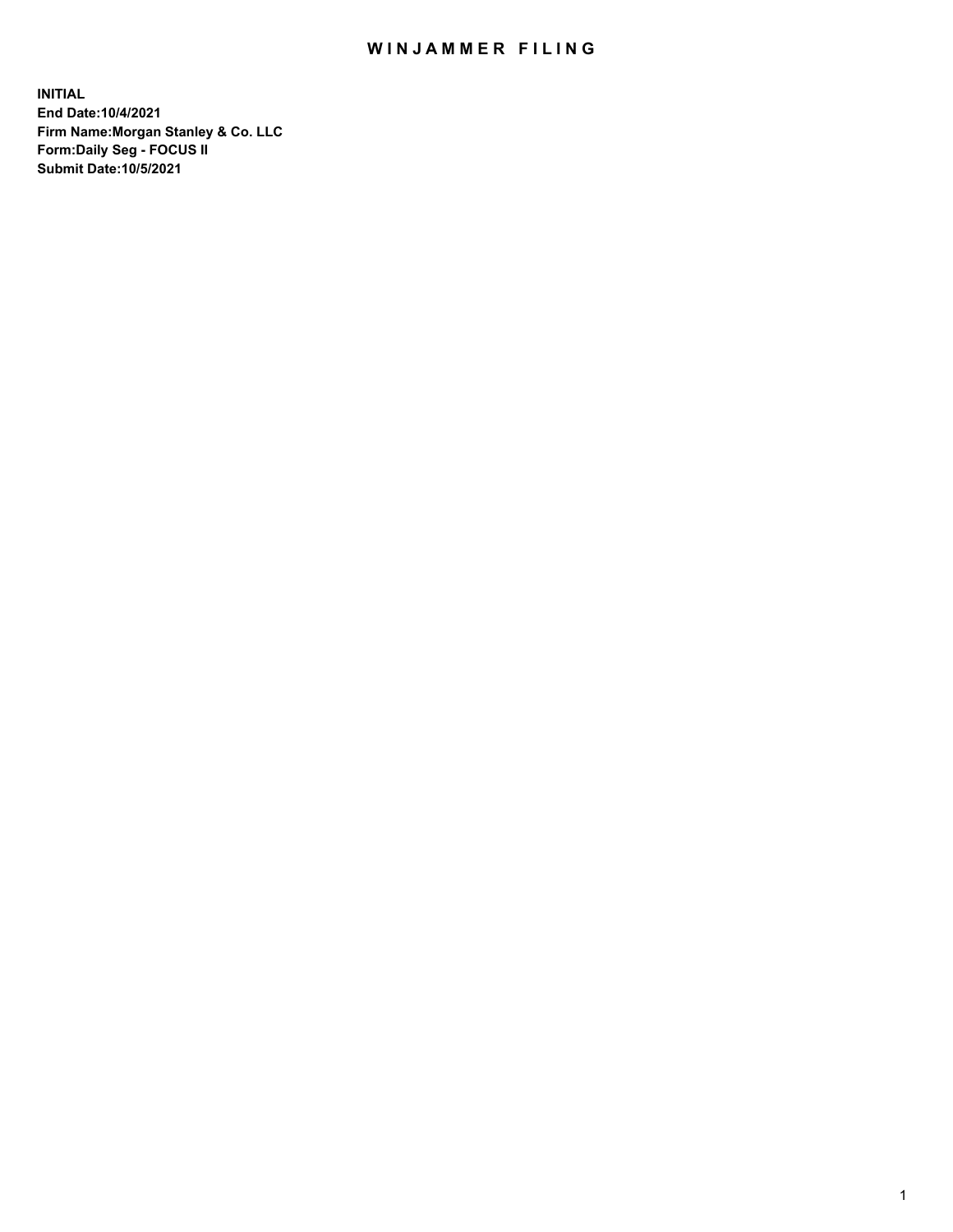**INITIAL End Date:10/4/2021 Firm Name:Morgan Stanley & Co. LLC Form:Daily Seg - FOCUS II Submit Date:10/5/2021 Daily Segregation - Cover Page**

| Name of Company                                                                                                                                                                                                                                                                                                                | Morgan Stanley & Co. LLC                               |
|--------------------------------------------------------------------------------------------------------------------------------------------------------------------------------------------------------------------------------------------------------------------------------------------------------------------------------|--------------------------------------------------------|
| <b>Contact Name</b>                                                                                                                                                                                                                                                                                                            | <b>Ikram Shah</b>                                      |
| <b>Contact Phone Number</b>                                                                                                                                                                                                                                                                                                    | 212-276-0963                                           |
| <b>Contact Email Address</b>                                                                                                                                                                                                                                                                                                   | Ikram.shah@morganstanley.com                           |
| FCM's Customer Segregated Funds Residual Interest Target (choose one):<br>a. Minimum dollar amount: ; or<br>b. Minimum percentage of customer segregated funds required:% ; or<br>c. Dollar amount range between: and; or<br>d. Percentage range of customer segregated funds required between:% and%.                         | 235,000,000<br><u>0</u><br>0 <sup>0</sup><br><u>00</u> |
| FCM's Customer Secured Amount Funds Residual Interest Target (choose one):<br>a. Minimum dollar amount: ; or<br>b. Minimum percentage of customer secured funds required:% ; or<br>c. Dollar amount range between: and; or<br>d. Percentage range of customer secured funds required between:% and%.                           | 140,000,000<br><u>0</u><br><u>00</u><br>00             |
| FCM's Cleared Swaps Customer Collateral Residual Interest Target (choose one):<br>a. Minimum dollar amount: ; or<br>b. Minimum percentage of cleared swaps customer collateral required:% ; or<br>c. Dollar amount range between: and; or<br>d. Percentage range of cleared swaps customer collateral required between:% and%. | 92,000,000<br><u>0</u><br><u>00</u><br>00              |

Attach supporting documents CH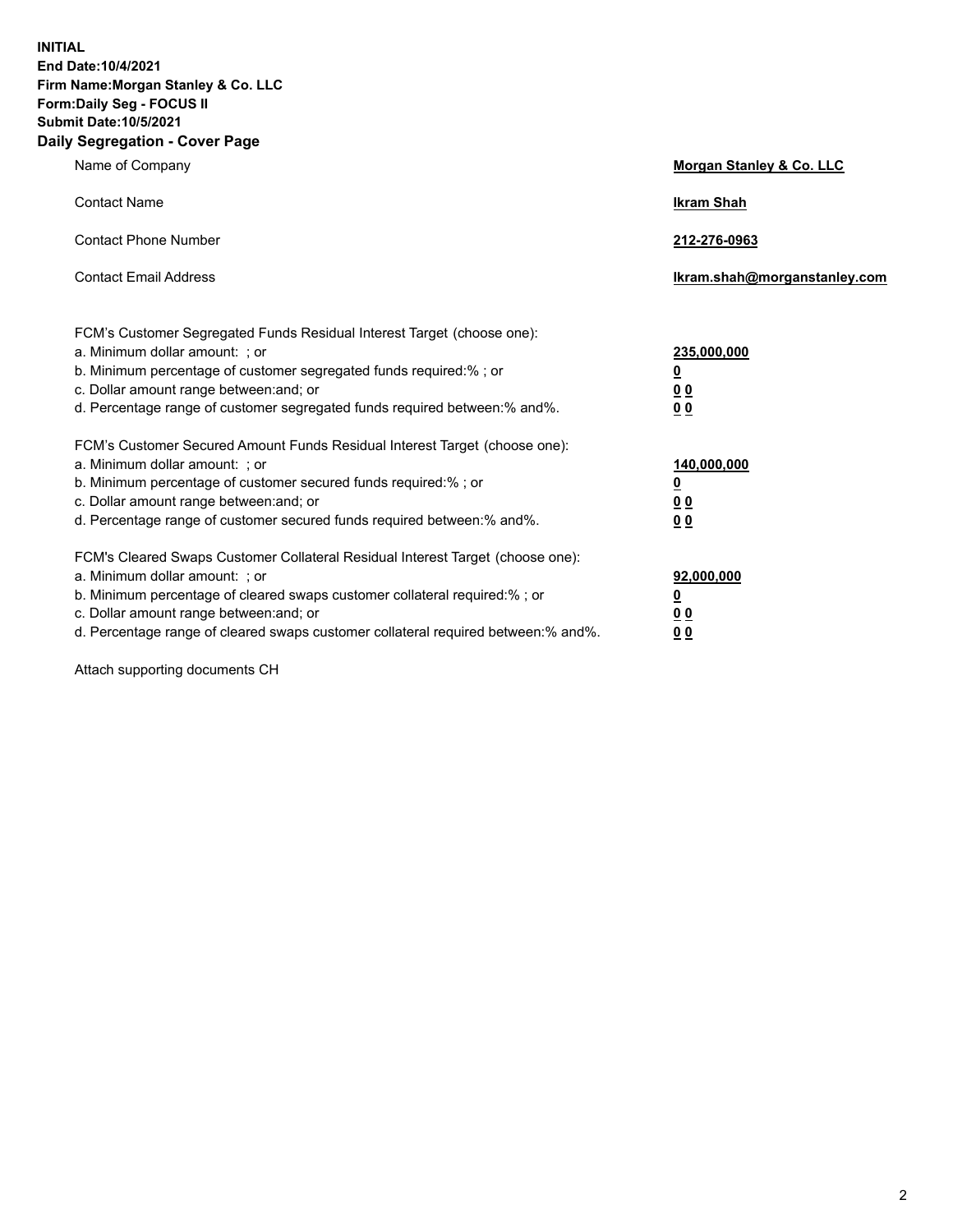# **INITIAL End Date:10/4/2021 Firm Name:Morgan Stanley & Co. LLC Form:Daily Seg - FOCUS II Submit Date:10/5/2021**

## **Daily Segregation - Secured Amounts**

Foreign Futures and Foreign Options Secured Amounts Amount required to be set aside pursuant to law, rule or regulation of a foreign government or a rule of a self-regulatory organization authorized thereunder 1. Net ledger balance - Foreign Futures and Foreign Option Trading - All Customers A. Cash **5,659,090,662** [7315] B. Securities (at market) **1,944,629,609** [7317] 2. Net unrealized profit (loss) in open futures contracts traded on a foreign board of trade **119,555,632** [7325] 3. Exchange traded options a. Market value of open option contracts purchased on a foreign board of trade **42,615,303** [7335] b. Market value of open contracts granted (sold) on a foreign board of trade **-22,060,610** [7337] 4. Net equity (deficit) (add lines 1. 2. and 3.) **7,743,830,596** [7345] 5. Account liquidating to a deficit and account with a debit balances - gross amount **35,135,775** [7351] Less: amount offset by customer owned securities **-33,667,771** [7352] **1,468,004** 6. Amount required to be set aside as the secured amount - Net Liquidating Equity Method (add lines 4 and 5)

7. Greater of amount required to be set aside pursuant to foreign jurisdiction (above) or line 6.

## FUNDS DEPOSITED IN SEPARATE REGULATION 30.7 ACCOUNTS

- 1. Cash in banks
	- A. Banks located in the United States **481,652,788** [7500]
	- B. Other banks qualified under Regulation 30.7 **301,045,104** [7520] **782,697,892**
- 2. Securities
	- A. In safekeeping with banks located in the United States **502,452,926** [7540]
	- B. In safekeeping with other banks qualified under Regulation 30.7 **62,464,238** [7560] **564,917,164**
- 3. Equities with registered futures commission merchants
	-
	- B. Securities **0** [7590]
	- C. Unrealized gain (loss) on open futures contracts **-709,464** [7600]
	- D. Value of long option contracts **0** [7610]
	- E. Value of short option contracts **0** [7615] **11,988,858** [7620]
- 4. Amounts held by clearing organizations of foreign boards of trade
	-
	- B. Securities **0** [7650]
	- C. Amount due to (from) clearing organization daily variation **0** [7660]
	- D. Value of long option contracts **0** [7670]
	- E. Value of short option contracts **0** [7675] **0** [7680]
- 5. Amounts held by members of foreign boards of trade
	-
	-
	- C. Unrealized gain (loss) on open futures contracts **120,265,096** [7720]
	- D. Value of long option contracts **42,615,303** [7730]
	-
- 6. Amounts with other depositories designated by a foreign board of trade **0** [7760]
- 7. Segregated funds on hand **0** [7765]
- 8. Total funds in separate section 30.7 accounts **7,962,472,425** [7770]
- 9. Excess (deficiency) Set Aside for Secured Amount (subtract line 7 Secured Statement Page 1 from Line 8)
- 10. Management Target Amount for Excess funds in separate section 30.7 accounts **140,000,000** [7780]
- 11. Excess (deficiency) funds in separate 30.7 accounts over (under) Management Target **77,173,825** [7785]

**0** [7305]

[7354] **7,745,298,600** [7355]

**7,745,298,600** [7360]

[7530]

[7570]

A. Cash **12,698,322** [7580]

A. Cash **0** [7640]

 A. Cash **5,082,336,277** [7700] B. Securities **1,379,712,445** [7710] E. Value of short option contracts **-22,060,610** [7735] **6,602,868,511** [7740] **217,173,825** [7380]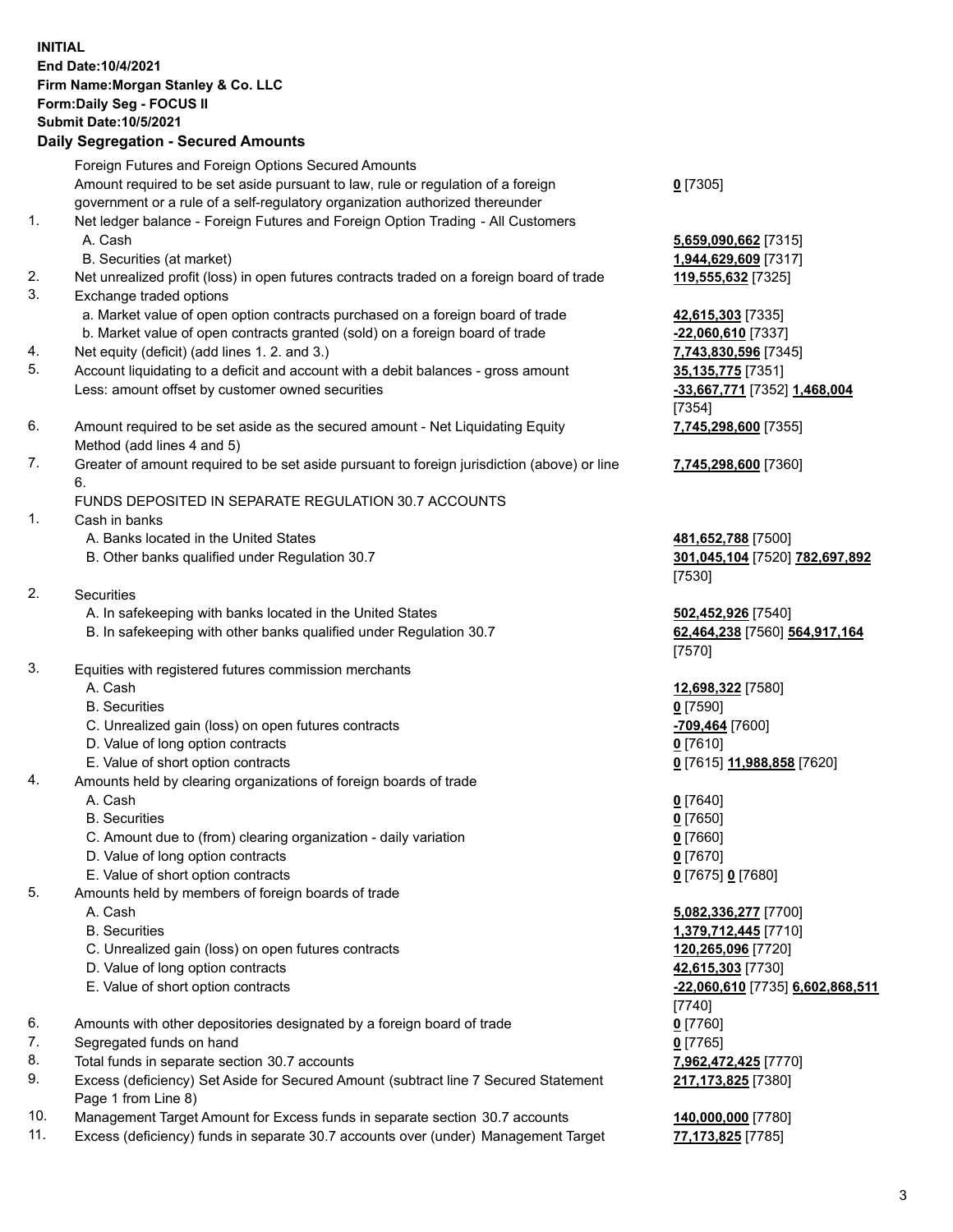**INITIAL End Date:10/4/2021 Firm Name:Morgan Stanley & Co. LLC Form:Daily Seg - FOCUS II Submit Date:10/5/2021 Daily Segregation - Segregation Statement** SEGREGATION REQUIREMENTS(Section 4d(2) of the CEAct) 1. Net ledger balance A. Cash **18,191,689,839** [7010] B. Securities (at market) **7,873,775,831** [7020] 2. Net unrealized profit (loss) in open futures contracts traded on a contract market **-1,568,018,143** [7030] 3. Exchange traded options A. Add market value of open option contracts purchased on a contract market **1,935,662,579** [7032] B. Deduct market value of open option contracts granted (sold) on a contract market **-1,582,868,901** [7033] 4. Net equity (deficit) (add lines 1, 2 and 3) **24,850,241,205** [7040] 5. Accounts liquidating to a deficit and accounts with debit balances - gross amount **602,325,715** [7045] Less: amount offset by customer securities **-602,023,605** [7047] **302,110** [7050] 6. Amount required to be segregated (add lines 4 and 5) **24,850,543,315** [7060] FUNDS IN SEGREGATED ACCOUNTS 7. Deposited in segregated funds bank accounts A. Cash **1,649,627,510** [7070] B. Securities representing investments of customers' funds (at market) **0** [7080] C. Securities held for particular customers or option customers in lieu of cash (at market) **3,360,435,642** [7090] 8. Margins on deposit with derivatives clearing organizations of contract markets A. Cash **15,370,007,292** [7100] B. Securities representing investments of customers' funds (at market) **0** [7110] C. Securities held for particular customers or option customers in lieu of cash (at market) **4,364,892,489** [7120] 9. Net settlement from (to) derivatives clearing organizations of contract markets **-18,567,770** [7130] 10. Exchange traded options A. Value of open long option contracts **1,935,662,579** [7132] B. Value of open short option contracts **-1,582,868,901** [7133] 11. Net equities with other FCMs A. Net liquidating equity **10,340,382** [7140] B. Securities representing investments of customers' funds (at market) **0** [7160] C. Securities held for particular customers or option customers in lieu of cash (at market) **0** [7170] 12. Segregated funds on hand **148,447,700** [7150] 13. Total amount in segregation (add lines 7 through 12) **25,237,976,923** [7180] 14. Excess (deficiency) funds in segregation (subtract line 6 from line 13) **387,433,608** [7190] 15. Management Target Amount for Excess funds in segregation **235,000,000** [7194]

16. Excess (deficiency) funds in segregation over (under) Management Target Amount Excess

**152,433,608** [7198]